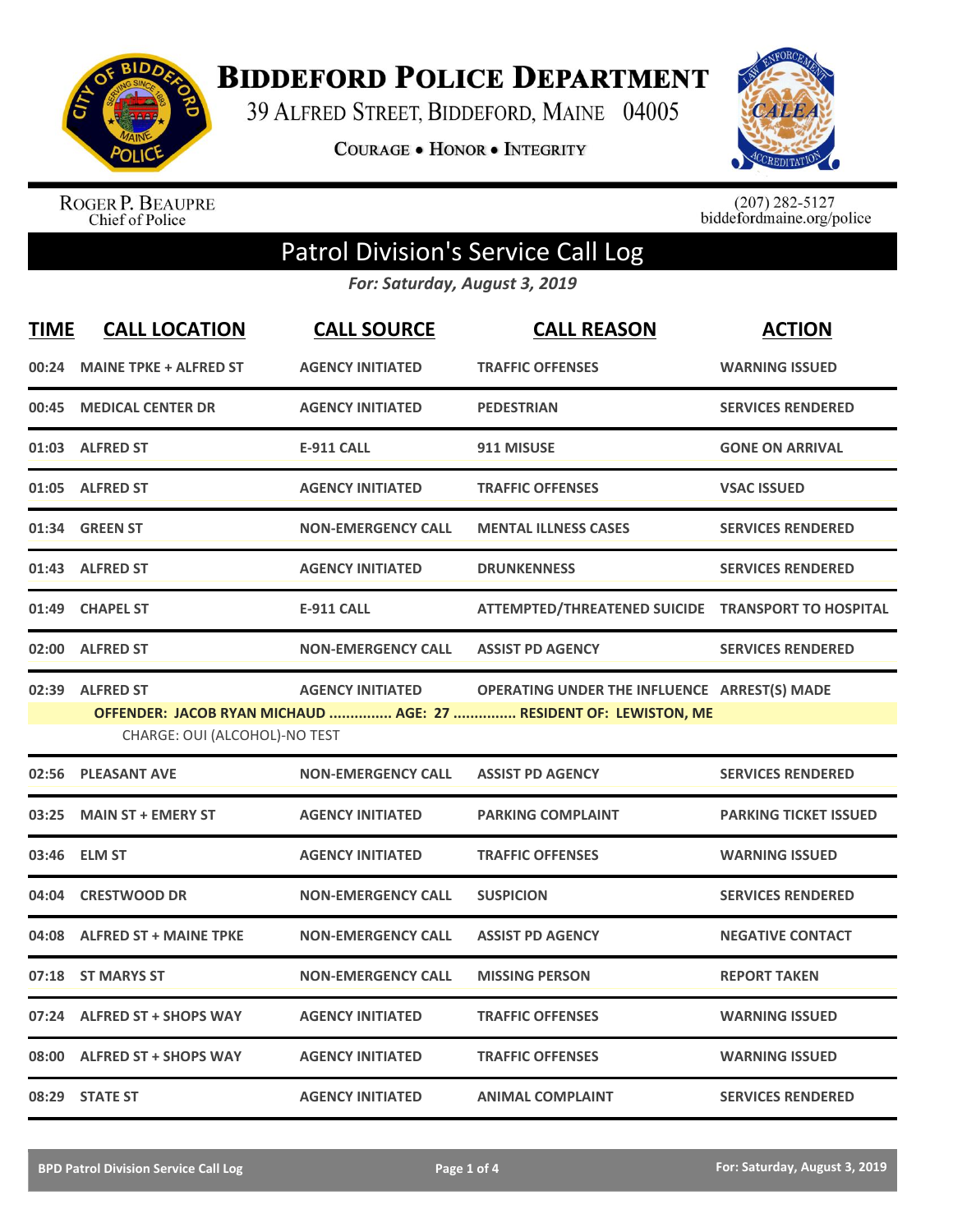| <b>TIME</b> | <b>CALL LOCATION</b>                         | <b>CALL SOURCE</b>        | <b>CALL REASON</b>                                    | <b>ACTION</b>             |
|-------------|----------------------------------------------|---------------------------|-------------------------------------------------------|---------------------------|
|             | 08:35 ALFRED ST                              | <b>WALK-IN AT STATION</b> | <b>COURT ORDERED CHECK IN</b>                         | <b>SERVICES RENDERED</b>  |
|             | 08:42 SOUTH ST                               | <b>AGENCY INITIATED</b>   | <b>ANIMAL COMPLAINT</b>                               | <b>SERVICES RENDERED</b>  |
|             | 08:47 HILL ST                                | <b>AGENCY INITIATED</b>   | <b>PAPERWORK</b>                                      | <b>NEGATIVE CONTACT</b>   |
|             | 08:53 ELM ST                                 | <b>AGENCY INITIATED</b>   | <b>TRAFFIC OFFENSES</b>                               | <b>WARNING ISSUED</b>     |
|             | 08:56 MARINER WAY                            | <b>E-911 CALL</b>         | 911 MISUSE                                            | <b>NO ACTION REQUIRED</b> |
|             | 08:59 ROCKY WAY                              | <b>E-911 CALL</b>         | 911 MISUSE                                            | <b>SERVICES RENDERED</b>  |
| 09:02       | <b>MILE STRETCH RD</b>                       | <b>AGENCY INITIATED</b>   | <b>TRAFFIC OFFENSES</b>                               | <b>WARNING ISSUED</b>     |
|             | 09:03 MAINE TPKE + ALFRED ST                 | E-911 CALL                | 911 MISUSE                                            | <b>NO ACTION REQUIRED</b> |
|             | 09:05 CLEAVES ST                             | <b>AGENCY INITIATED</b>   | <b>ANIMAL COMPLAINT</b>                               | <b>SERVICES RENDERED</b>  |
|             | 09:07 ADAMS ST                               | <b>NON-EMERGENCY CALL</b> | <b>TRESPASSING</b>                                    | <b>WARNING ISSUED</b>     |
|             | 09:13 HILL ST                                | <b>AGENCY INITIATED</b>   | <b>PROTECTION FROM ABUSE SERVICE PAPERWORK SERVED</b> |                           |
|             | 09:48 ADAMS ST                               | <b>NON-EMERGENCY CALL</b> | <b>TRESPASSING</b>                                    | <b>NO VIOLATION</b>       |
| 09:58       | POOL ST + HEDLEY REYNOLDS W AGENCY INITIATED |                           | <b>TRAFFIC OFFENSES</b>                               | <b>WARNING ISSUED</b>     |
| 10:00       | <b>CLEAVES ST</b>                            | <b>NON-EMERGENCY CALL</b> | <b>DOMESTIC COMPLAINTS</b>                            | <b>REPORT TAKEN</b>       |
| 10:15       | <b>MAIN ST</b>                               | <b>AGENCY INITIATED</b>   | <b>TRAFFIC OFFENSES</b>                               | <b>WARNING ISSUED</b>     |
|             | 10:19 COLE RD                                | <b>AGENCY INITIATED</b>   | <b>ANIMAL COMPLAINT</b>                               | <b>ITEM REMOVED</b>       |
|             | 10:50 SOUTH ST                               | <b>AGENCY INITIATED</b>   | <b>TRAFFIC OFFENSES</b>                               | <b>VSAC ISSUED</b>        |
|             | 10:50 JANELLE ST                             | <b>NON-EMERGENCY CALL</b> | <b>ANIMAL COMPLAINT</b>                               | <b>UNFOUNDED</b>          |
|             | 11:14 SOUTH ST                               | <b>AGENCY INITIATED</b>   | <b>TRAFFIC OFFENSES</b>                               | <b>WARNING ISSUED</b>     |
|             | 11:15 CENTER ST + GREEN ST                   | <b>AGENCY INITIATED</b>   | <b>PARKING COMPLAINT</b>                              | <b>SERVICES RENDERED</b>  |
|             | 11:16 POOL ST                                | <b>AGENCY INITIATED</b>   | <b>TRAFFIC OFFENSES</b>                               | <b>WARNING ISSUED</b>     |
|             | 11:22 MAPLEWOOD AVE                          | <b>AGENCY INITIATED</b>   | <b>TRAFFIC OFFENSES</b>                               | <b>VSAC ISSUED</b>        |
|             | 11:40 MIDDLE ST                              | <b>AGENCY INITIATED</b>   | <b>ANIMAL COMPLAINT</b>                               | <b>SERVICES RENDERED</b>  |
|             | 12:36 GRANITE ST                             | E-911 CALL                | 911 MISUSE                                            | <b>WARNING ISSUED</b>     |
|             | 12:40 GUINEA RD                              | <b>AGENCY INITIATED</b>   | <b>TRAFFIC OFFENSES</b>                               | <b>WARNING ISSUED</b>     |
|             | 12:48 ALFRED ST                              | <b>NON-EMERGENCY CALL</b> | <b>COURT ORDERED CHECK IN</b>                         | <b>SERVICES RENDERED</b>  |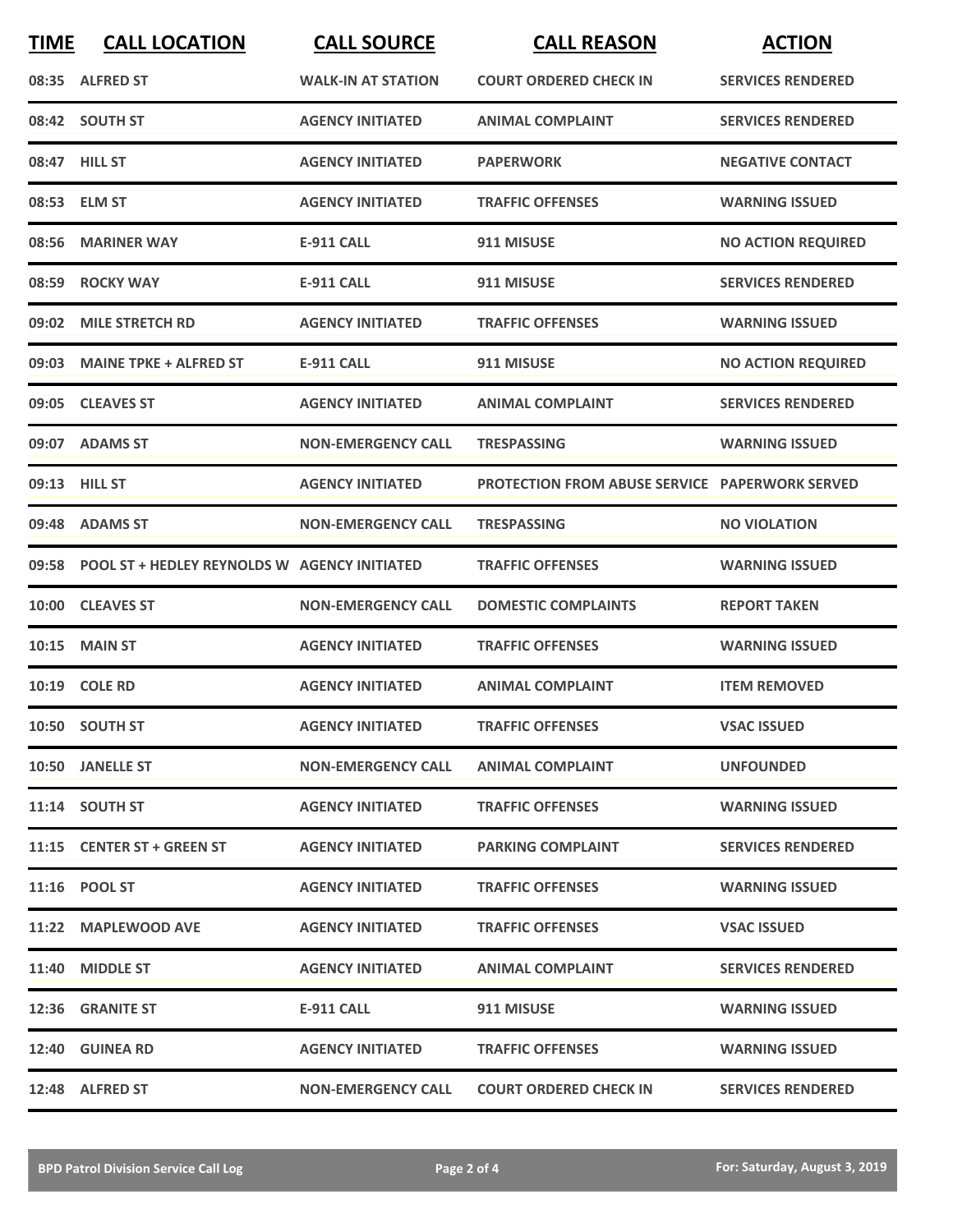| <b>TIME</b> | <b>CALL LOCATION</b>                                 | <b>CALL SOURCE</b>        | <b>CALL REASON</b>                                           | <b>ACTION</b>                |
|-------------|------------------------------------------------------|---------------------------|--------------------------------------------------------------|------------------------------|
|             | 12:52 COTE CIR                                       | <b>AGENCY INITIATED</b>   | <b>TRAFFIC OFFENSES</b>                                      | <b>WARNING ISSUED</b>        |
|             | 13:04 WEST ST                                        | <b>AGENCY INITIATED</b>   | <b>TRAFFIC OFFENSES</b>                                      | <b>VSAC ISSUED</b>           |
|             | 13:16 MAY ST + ORCHARD ST                            | <b>NON-EMERGENCY CALL</b> | <b>ANIMAL COMPLAINT</b>                                      | <b>WARNING ISSUED</b>        |
|             | 13:30 HILL ST                                        | <b>AGENCY INITIATED</b>   | <b>TRAFFIC OFFENSES</b>                                      | <b>WARNING ISSUED</b>        |
|             | 13:36 ALFRED ST                                      | <b>NON-EMERGENCY CALL</b> | <b>UPDATE ADDRESS</b>                                        | <b>SERVICES RENDERED</b>     |
|             | 13:42 ADAMS ST                                       | <b>WALK-IN AT STATION</b> | <b>ALL OTHER</b>                                             | <b>SERVICES RENDERED</b>     |
|             | 13:47 GREEN ST                                       | <b>NON-EMERGENCY CALL</b> | <b>SUSPICION</b>                                             | <b>SERVICES RENDERED</b>     |
|             | 13:49 POOL ST                                        | <b>AGENCY INITIATED</b>   | <b>TRAFFIC OFFENSES</b>                                      | <b>WARNING ISSUED</b>        |
|             | <b>13:51 MAIN ST</b>                                 | <b>NON-EMERGENCY CALL</b> | <b>DISTURBANCE / NOISE</b>                                   | <b>WARNING ISSUED</b>        |
|             | 13:57 ALFRED ST                                      | <b>WALK-IN AT STATION</b> | <b>COURT ORDERED CHECK IN</b>                                | <b>SERVICES RENDERED</b>     |
|             | 13:59 ANDREWS RD                                     | <b>E-911 CALL</b>         | 911 MISUSE                                                   | <b>NO ACTION REQUIRED</b>    |
| 14:05       | <b>BUZZELL RD</b>                                    | <b>NON-EMERGENCY CALL</b> | <b>SUSPICION</b>                                             | <b>REFERRED OTHER AGENCY</b> |
| 14:17       | <b>LESTER B ORCUTT BLVD</b>                          | <b>WALK-IN AT STATION</b> | <b>ARTICLES LOST/FOUND</b>                                   | <b>REPORT TAKEN</b>          |
| 14:25       | <b>MAIN ST</b>                                       | <b>E-911 CALL</b>         | <b>FIGHTS</b>                                                | <b>CITATION ISSUED</b>       |
|             | <b>CHARGE: ASSAULT</b>                               |                           | OFFENDER: TODD BOURDELAIS  AGE: 46  RESIDENT OF: SANFORD, ME |                              |
|             | 14:40 ANDREWS RD                                     | <b>E-911 CALL</b>         | 911 MISUSE                                                   | <b>NO ACTION REQUIRED</b>    |
|             | 14:41 ALFRED ST                                      | <b>E-911 CALL</b>         | 911 MISUSE                                                   | <b>NO ACTION REQUIRED</b>    |
|             | 14:42 ELM ST                                         | <b>AGENCY INITIATED</b>   | <b>ANIMAL COMPLAINT</b>                                      | <b>SERVICES RENDERED</b>     |
|             | 14:52 LESTER B ORCUTT BLVD + MILE S AGENCY INITIATED |                           | <b>ROAD HAZARD</b>                                           | <b>REMOVED HAZARD</b>        |
|             | 14:58 ALFRED ST                                      | <b>E-911 CALL</b>         | 911 MISUSE                                                   | <b>WARNING ISSUED</b>        |
|             | <b>15:08 FORTUNES ROCKS RD</b>                       | E-911 CALL                | 911 MISUSE                                                   | <b>NEGATIVE CONTACT</b>      |
|             | 15:36 SUMMER ST                                      | <b>AGENCY INITIATED</b>   | <b>ANIMAL COMPLAINT</b>                                      | <b>NEGATIVE CONTACT</b>      |
|             | 15:38 BRIARWOOD DR                                   | <b>NON-EMERGENCY CALL</b> | <b>ASSIST PD AGENCY</b>                                      | <b>NEGATIVE CONTACT</b>      |
|             | 15:42 LINCOLN ST                                     | E-911 CALL                | 911 MISUSE                                                   | <b>NO ACTION REQUIRED</b>    |
|             | 15:46 GREEN ST + CRESCENT ST                         | <b>E-911 CALL</b>         | <b>DISTURBANCE / NOISE</b>                                   | <b>WARNING ISSUED</b>        |
|             | 15:58 GREEN ST + CENTER ST                           | <b>NON-EMERGENCY CALL</b> | <b>PARKING COMPLAINT</b>                                     | <b>PARKING TICKET ISSUED</b> |